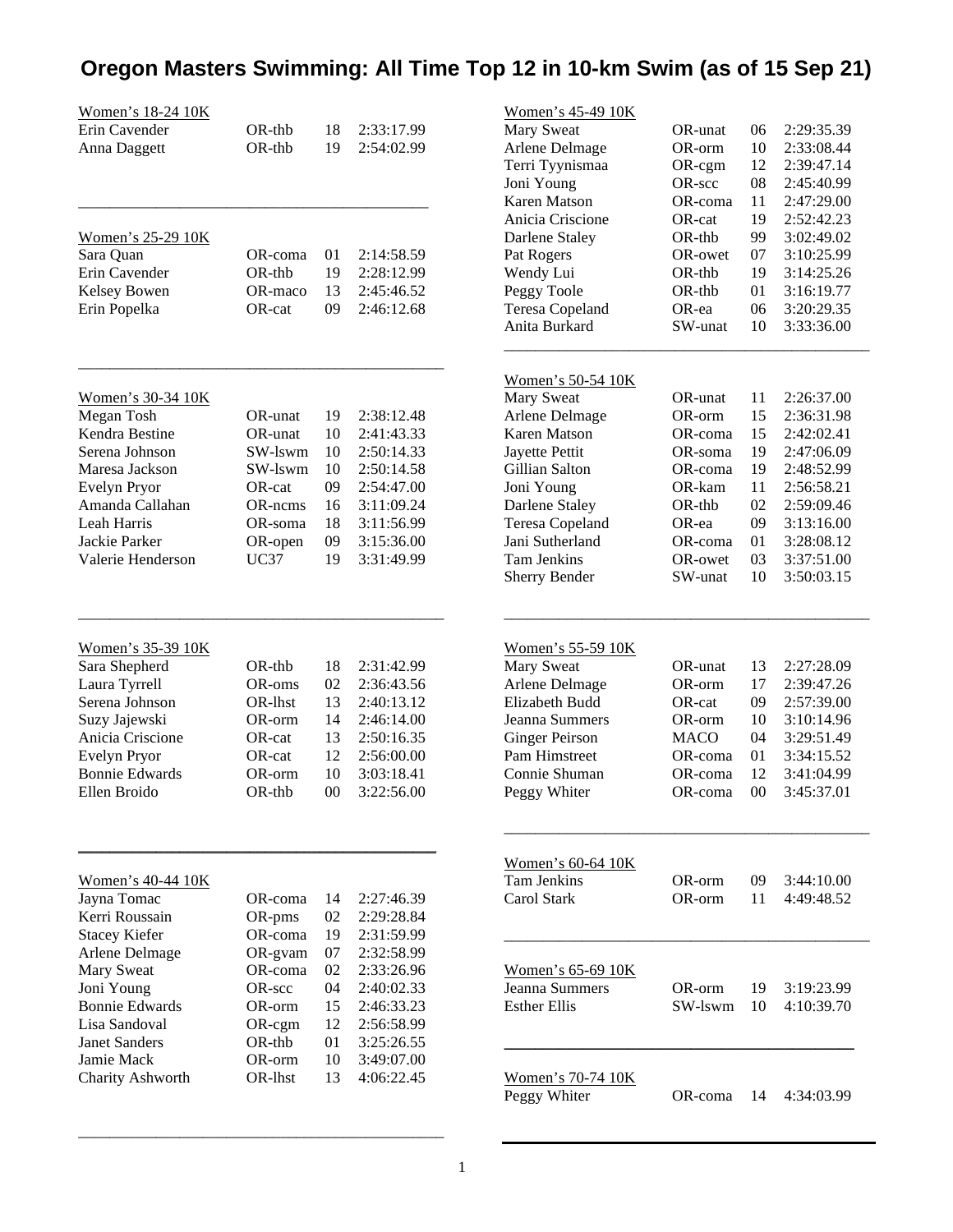## **Oregon Masters Swimming: All Time Top 12 in 10-km Swim (as of 15 Sep 21)**

Men's 18-24 10K

| Men's 25-29 10K             |                     |        |            |
|-----------------------------|---------------------|--------|------------|
| Michael Kalk                | OR-cat              | 09     | 2:49:13.08 |
| Tomaz Souza                 | $OR-thb$            | 01     | 2:53:58.04 |
|                             |                     |        |            |
| <u>Men's 30-34 10K</u>      |                     |        |            |
| Matt Miller                 | OR-rvm              | 12     | 2:24:58.88 |
| Michael Riccitelli          | OR-coma             | 06     | 2:25:44.99 |
| Nathan Boal                 | OR-cat              | 09     | 2:29:01.80 |
| Eric Askerman               | $OR-thb$            | $00\,$ | 2:41:33.65 |
| Craig Mather                | OR-rvm              | 85     | 2:43:14.00 |
| Michael Stadnisky           | OR-rvm              | 17     | 2:52:14.87 |
|                             |                     |        |            |
| <u>Men's 35-39 10K</u>      | $OR-thb$            |        |            |
| Greg Jablonski              |                     | 03     | 2:18:37.04 |
| <b>Matt Miller</b>          | OR-rvm              | 15     | 2:19:26.16 |
| <b>Greg Holles</b>          | OR-thb              | $00\,$ | 2:22:54.99 |
| Rob Higley<br>Eric Askerman | OR-coma<br>$OR-thb$ | 03     | 2:24:55.15 |
| Mike Drew                   | $OR-thb$            | 03     | 2:35:57.83 |
|                             |                     | $00\,$ | 2:36:58.30 |
| Chris Tujo                  | OR-coma             | 11     | 2:45:37.00 |
| Greg Frownfelter            | OR-rvm              | 85     | 2:46:07.00 |
| Michael Stadnisky           | OR-coma             | 19     | 2:46:22.99 |
| Mark Braun                  | OR-orm              | 10     | 2:46:29.12 |
| Michael Oxendine            | OR-soma             | 18     | 2:51:24.00 |
| David Ashmore               | $SW-?$              | 10     | 2:52:27.62 |
| <u>Men's 40-44 10K</u>      |                     |        |            |
| Matt Miller                 | OR-rvm              | 18     | 2:17:34.99 |
| Dave Burleson               | <b>MACO</b>         | 98     | 2:29:28.20 |
| Rob Higley                  | OR-coma             | 09     | 2:35:03.00 |
| Tim Waud                    | OR-orm              | 10     | 2:35:25.86 |
| Christian Tujo              | OR-maco             | 14     | 2:45:59.99 |
| Robert Koga                 | SW-unat             | 10     | 2:47:11.08 |
| Craig Mather                | OR-rvm              | 92     | 2:47:30.99 |
| Men's 45-49 10K             |                     |        |            |
| <b>Hardy Lussier</b>        | OR-coma             | 12     | 2:10:29.48 |
| <b>Steve Johnson</b>        | OR-ea               | 93     | 2:19:49.14 |
| David Hathaway              | OR-orm              | 10     | 2:26:45.47 |
| Kris Calvin                 | OR-coma             | 10     | 2:28:30.00 |
| <b>Mark Frost</b>           | OR-cgm              | 16     | 2:28:59.74 |
| <b>Charlie Swanson</b>      | OR-ea               | 01     | 2:35:10.31 |
| Eric Steinhauff             | OR-coma             | 07     | 2:37:00.99 |
| Darrin Lajoie               | OR-                 | 11     | 2:39:44.37 |
| Dan Gray                    | <b>OR-RVM</b>       | 92     | 2:45:57.99 |
| Christian Tujo              | OR-coma             | 16     | 2:52:50.00 |
| <b>Charles Grall</b>        | SW-lswm             | 12     | 2:52:58.59 |
| Jim Teisher                 | OR-thb              | 99.    | 2:59:14.12 |
|                             |                     |        |            |

\_\_\_\_\_\_\_\_\_\_\_\_\_\_\_\_\_\_\_\_\_\_\_\_\_\_\_\_\_\_\_\_\_\_\_\_\_\_\_\_\_\_\_\_\_\_

| Men's 50-54 10K<br><b>Hardy Lussier</b>        | OR-coma           | 17           | 2:13:57.99               |
|------------------------------------------------|-------------------|--------------|--------------------------|
| Scot Sullivan                                  | OR-maco           | 19           | 2:19:36.39               |
| <b>Tom Fristoe</b>                             | OR-coma           | 12           | 2:20:29.68               |
| Kris Calvin                                    | OR-coma           | 12           | 2:27:28.01               |
|                                                |                   |              |                          |
| <b>Steve Johnson</b>                           | OR-ea             | 02           | 2:27:57.83               |
| Charlie Swanson                                | OR-ea             | 02           | 2:34:45.09               |
| Pat Allender                                   | OR-cat            | 12           | 2:34:50.17               |
| <b>Bob Bruce</b>                               | OR-coma           | 02           | 2:37:10:12               |
| David Hathaway                                 | OR-orm            | 11           | 2:39:48.25               |
| Jed Cronin                                     | $OR$ -thb         | $00\,$       | 2:39:52.72               |
| Tank McNamara                                  | OR-unat           | 14           | 2:48:29.66               |
| Keith Dow                                      | OR-ncms           | 06           | 2:49:22.99               |
|                                                |                   |              |                          |
| <u>Men's 55-59 10K</u><br><b>Steve Johnson</b> | OR-ea             | 05           | 2:27:33.46               |
|                                                | OR-coma           |              |                          |
| <b>Bob Bruce</b>                               |                   | 03           | 2:35:29.21               |
| <b>Charlie Swanson</b>                         | OR-ea             | 09           | 2:38:22.17               |
| David Hathaway                                 | OR-orm            | 19           | 2:41:13.95               |
| <b>Brooks Richardson</b>                       | OR-coma           | 11           | 2:46:55.00               |
| Allen Larson                                   | OR-orm            | 12           | 2:47:41.19               |
| Wes Edwards                                    | SW-lswm           | 10           | 3:05:52.00               |
| Doug Graeber                                   | OR-coma           | 16           | 3:07:48.99               |
| <b>Mike Carew</b>                              | OR-coma           | 09           | 3:34:54.00               |
| Larry Beck                                     | OR-orm            | 10           | 3:50:02.00               |
|                                                |                   |              |                          |
| <b>Walt Carter</b>                             | OR-coma           | 13           | 3:53:11.99               |
|                                                |                   |              |                          |
| Men's 60-64 10K                                |                   |              |                          |
| <b>Steve Johnson</b>                           | OR-ea             | 09           | 2:27:56.79               |
| <b>Bob Bruce</b>                               | OR-coma           | 08           | 2:38:25.99               |
| <b>Tom Landis</b>                              | OR-coma           | 03           | 2:38:30.53               |
| Pat Allender                                   | OR-cat            | 19           | 2:40:59.20               |
| Don Uhlir                                      | OR-coma           | 19           | 2:42:30.99               |
| Michael O'Neill                                |                   |              |                          |
|                                                | UC37              | 15           | 2:45:27.26               |
| <b>Brooks Richardson</b>                       | OR-coma           | 15           | 2:50:37.99               |
| Alan Larson                                    | OR-orm            | 13           | 2:53:25.99               |
| Charlie Swanson                                | OR-ea             | 15           | 2:56:21.42               |
| Julio DeGiulio                                 | OR-unat           | 15           | 3:05:26.18               |
| <b>Mike Carew</b>                              | OR-coma           | 11           | 3:08:57.00               |
| John Ellis                                     | OR-orm            | 10           | 3:14:20.62               |
| Men's 65-69 10K                                |                   |              |                          |
| <b>Bob Bruce</b>                               | OR-coma           | 16           | 2:47:37.79               |
| Jed Cronin                                     | OR-thb            | 15           | 2:54:14.07               |
| Kermit Yensen                                  | OR-coma           |              |                          |
|                                                |                   | 18           | 2:55:52.99               |
| Dave Radcliff<br>Mike Carew                    | OR-thb<br>OR-coma | $00\,$<br>15 | 2:59:14.94<br>3:17:54.66 |

\_\_\_\_\_\_\_\_\_\_\_\_\_\_\_\_\_\_\_\_\_\_\_\_\_\_\_\_\_\_\_\_\_\_\_\_\_\_\_\_\_\_\_\_\_\_\_